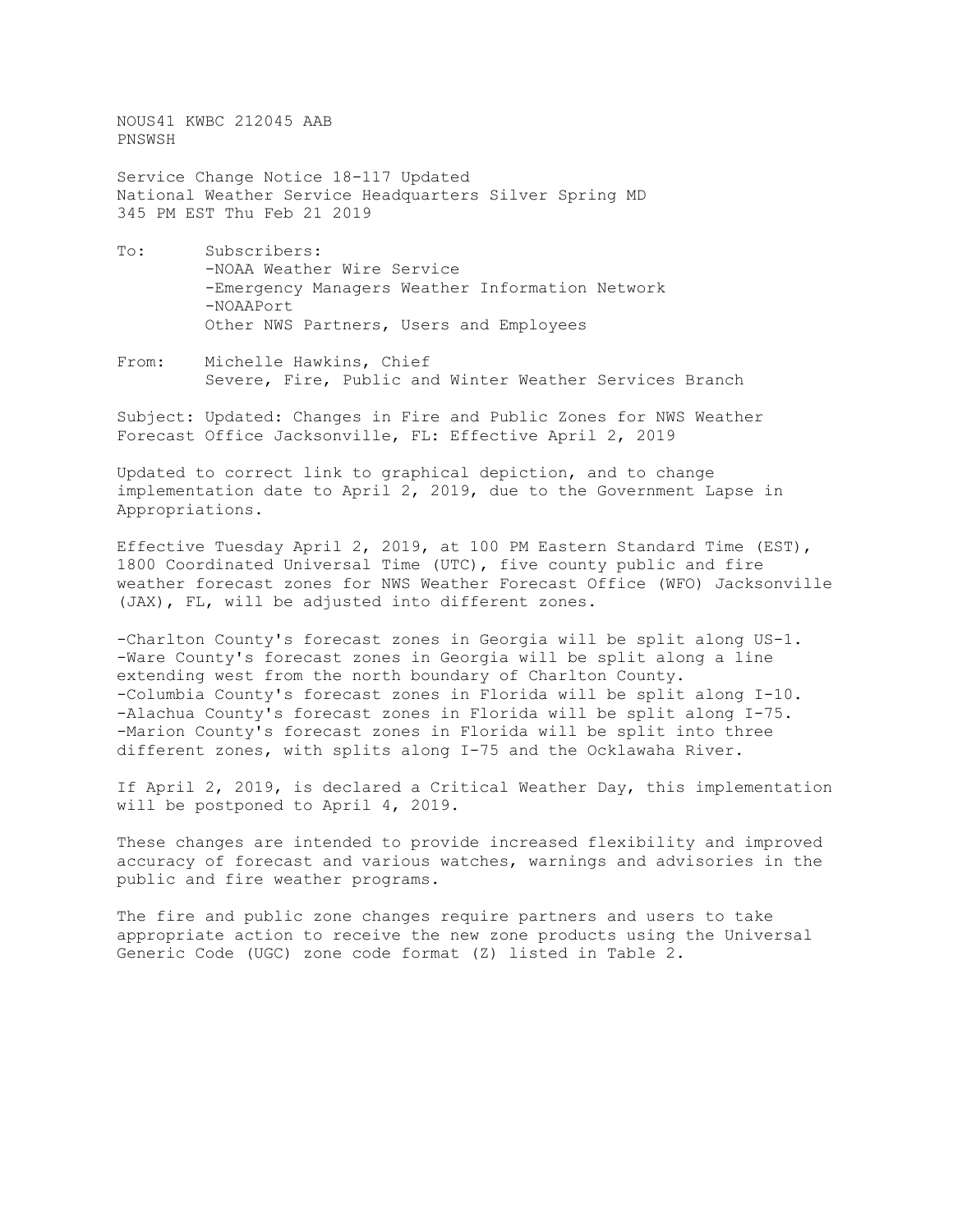Table 1: Current Affected WFO JAX Public and Fire Weather Forecast Zones

| Current Fire/Public<br>Zone Name | Current UGC (Z) |
|----------------------------------|-----------------|
|                                  |                 |
| Ware                             | GAZ150          |
| Charlton                         | GAZ164          |
| Columbia                         | FLZ022          |
| Alachua                          | FLZ036          |
| Marion                           | FLZ040          |
|                                  |                 |

Table 2: New WFO JAX Affected Coastal and Inland Public and Fire Weather Forecast Zones:

| New Fire/Public<br>Zone Name | New UGC (Z)   |
|------------------------------|---------------|
|                              |               |
| Northern Ware                | GAZ250        |
| Southern Ware                | GAZ350        |
| Northeastern Charlton        | GAZ264        |
| Western Charlton             | GAZ364        |
| Northern Columbia            | FLZ122        |
| Southern Columbia            | <b>FLZ222</b> |
| Eastern Alachua              | FLZ136        |
| Western Alachua              | FLZ236        |
| Eastern Marion               | FLZ140        |
| Central Marion               | FLZ240        |
| Western Marion               | FLZ340        |
|                              |               |

Table 3: WFO Jacksonville Products Affected by the Public and Fire Weather Forecast Zone Changes:

| Product Name                   | WMO Heading | AWIPS ID      |
|--------------------------------|-------------|---------------|
| Hurricane Local Statement      | WTUS82 KJAX | HLSJAX        |
| Tropical Cyclone Watch/Warning | WTNT81 KNHC | $TCVAT1-5$    |
| Coastal Hazard Message         | WHUS42 KJAX | CFWJAX        |
| Surf Zone Forecast             | FZUS52 KJAX | SRFJAX        |
| Fire Weather Forecast          | FNUS52 KJAX | FWFJAX        |
| Fire Weather Message           | WWUS82 KJAX | RFWJAX        |
| Fire Danger Statement          | FNUS62 KJAX | RFDJAX        |
| Zone Forecast                  | FPUS52 KJAX | ZFPJAX        |
| Point Forecast Matrices        | FOUS52 KJAX | PFMJAX        |
| Tabular State Forecast         | FPUS62 KJAX | SFTJAX        |
| Tsunami Message                | WEXX20 PAAQ | TSUAT1        |
| Public Information Statement   | NOUS42 KJAX | PNSJAX        |
| Non-Precipitation Warnings     | WWUS72 KJAX | NPWJAX        |
| Flood Watch                    | WGUS62 KJAX | FFAJAX        |
| Special Weather Statement      | WWUS82 KJAX | SPSJAX        |
| Winter Weather Message         | WWUS42 KJAX | WSWJAX        |
| Area Forecast Discussion       | FXUS62 KJAX | AFDJAX        |
| Hydrologic Outlook             | FGUS72 KJAX | <b>ESFJAX</b> |
|                                |             |               |